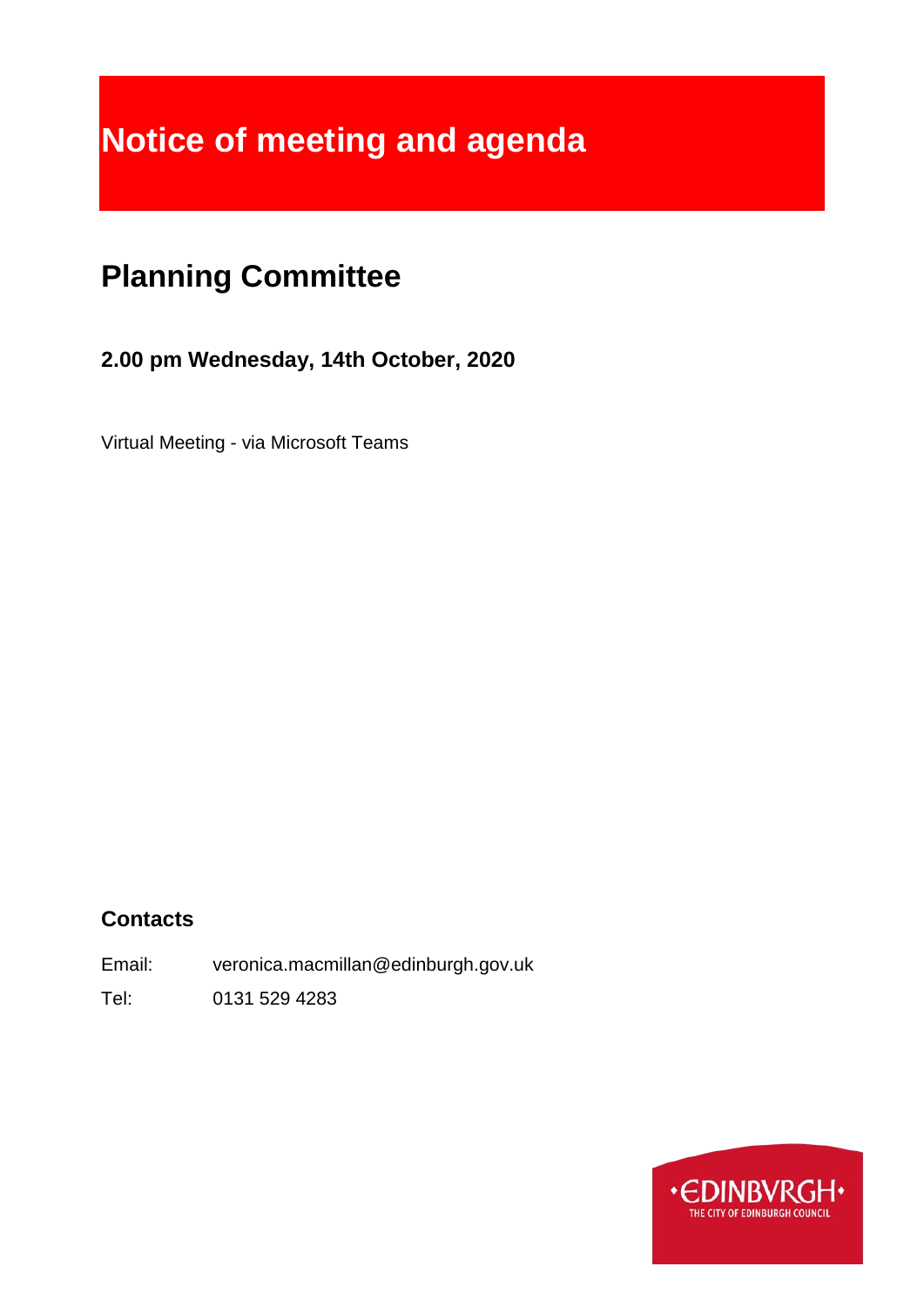## **1. Order of Business**

**1.1** Including any notices of motion and any other items of business submitted as urgent for consideration at the meeting.

# **2. Declaration of interests**

**2.1** Members should declare any financial and non-financial interests they have in the items of business for consideration, identifying the relevant agenda item and the nature of their interest.

#### **3. Deputations**

**3.1** If any

#### **4. Minutes**

| 4.1                         | Planning Committee of 30 September 2020 - submitted for<br>approval as a correct record                                                                           | $5 - 8$   |  |  |
|-----------------------------|-------------------------------------------------------------------------------------------------------------------------------------------------------------------|-----------|--|--|
| <b>5. Business Bulletin</b> |                                                                                                                                                                   |           |  |  |
| 5.1                         | Business Bulletin – Report by                                                                                                                                     | $9 - 32$  |  |  |
| <b>6. Development Plan</b>  |                                                                                                                                                                   |           |  |  |
| 6.1                         | Scottish Government Call for Ideas for National Planning<br>Framework 4 - Interim Regional Spatial Strategy – Report by the<br><b>Executive Director of Place</b> | $33 - 72$ |  |  |
|                             | <b>7. Planning Policy</b>                                                                                                                                         |           |  |  |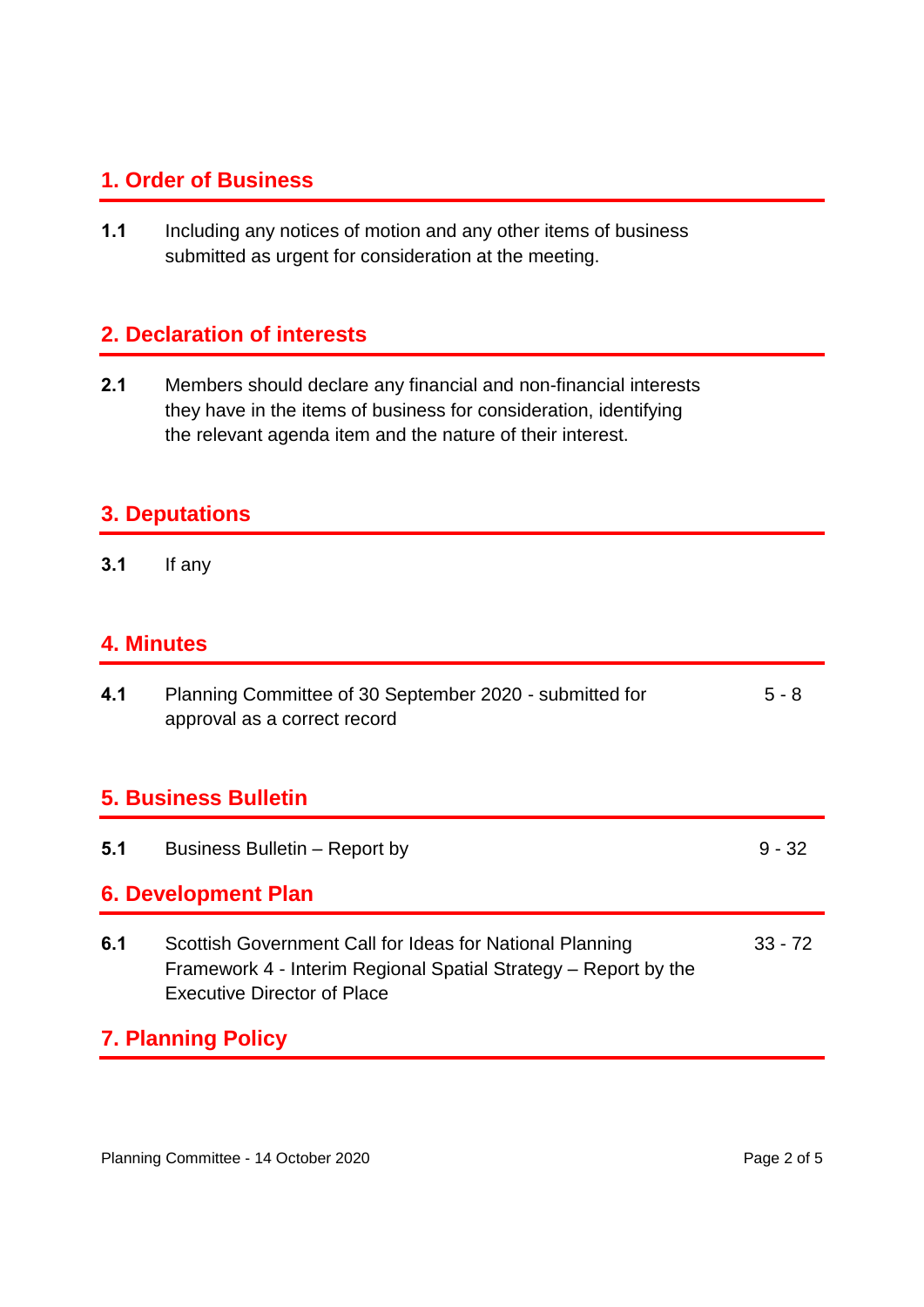| 7.1                        | Princes Street and Waverley Valley Strategy - project scope -<br>Report by the Executive Director of Place                                                                           | 73 - 84    |  |
|----------------------------|--------------------------------------------------------------------------------------------------------------------------------------------------------------------------------------|------------|--|
| <b>8. Planning Process</b> |                                                                                                                                                                                      |            |  |
| 8.1                        | Legal Review of Council Planning Processes - Implementation<br>and Resource Impacts – Report by the Executive Director of<br>Place                                                   | $85 - 94$  |  |
| 8.2                        | Scottish Government Consultation on Proposed Changes to Pre-<br>Application Consultation Requirements in Planning - proposed<br>response – Report by the Executive Director of Place | $95 - 110$ |  |
| 8.3                        | Training and Awareness Raising Programme – Report by the<br><b>Executive Director of Place</b>                                                                                       | 111 - 114  |  |

# **9. Planning Performance**

**9.1** None.

#### **10. Conservation**

**10.1** Proposed Extension to New Town Conservation Area – Report by the Executive Director of Place 115 - 122

#### **11. Motions**

**11.1** None.

#### **Laurence Rockey**

Head of Strategy and Communications

#### **Committee Members**

Councillors Councillor Neil Gardiner (Convener), Councillor Maureen Child (Vice-Convener), Councillor Chas Booth, Councillor Mary Campbell, Councillor George